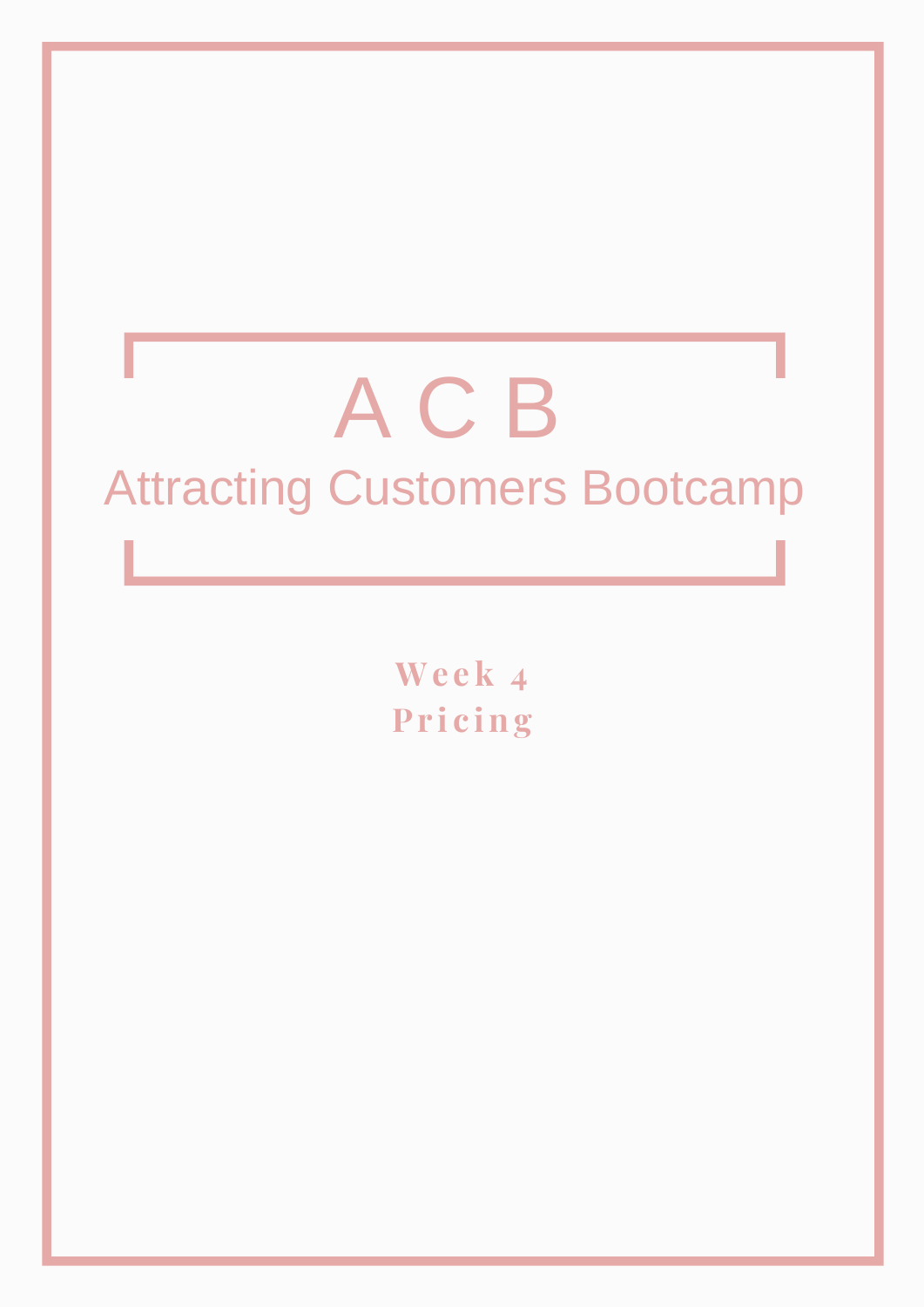# **We e k 4 Pr i c ing**

Before we get started let's look at the outcomes from the ACB course:

- Understand what marketing is
- Understand how marketing can benefit you
- Understand your client completely
- Learn how to identify the best products or services to increase sales
- Identify the best way to promote your products
- Discover how you can give your customers the best experience
- Work out how you can stand our from your competitors
- Create a realistic and relevant marketing strategy

This week we will consider:

- Pricing Strategies
- New Product or Service Pricing
- Price increases or cuts

#### **Introduction**

Let's begin with looking at some definitions to ensure we understand the terms involved in pricing goods. All of the below definitions are from the Oxford English Dictionary.

#### *Cost:*

'an amount that has to be paid or spent to buy or obtain something'

#### *Revenue*

'income, especially when of an organisation and of a substantial nature.'

#### *Profit*

''a financial gain, especially the difference between the amount earned and the amount spent in buying, operating, or producing something.'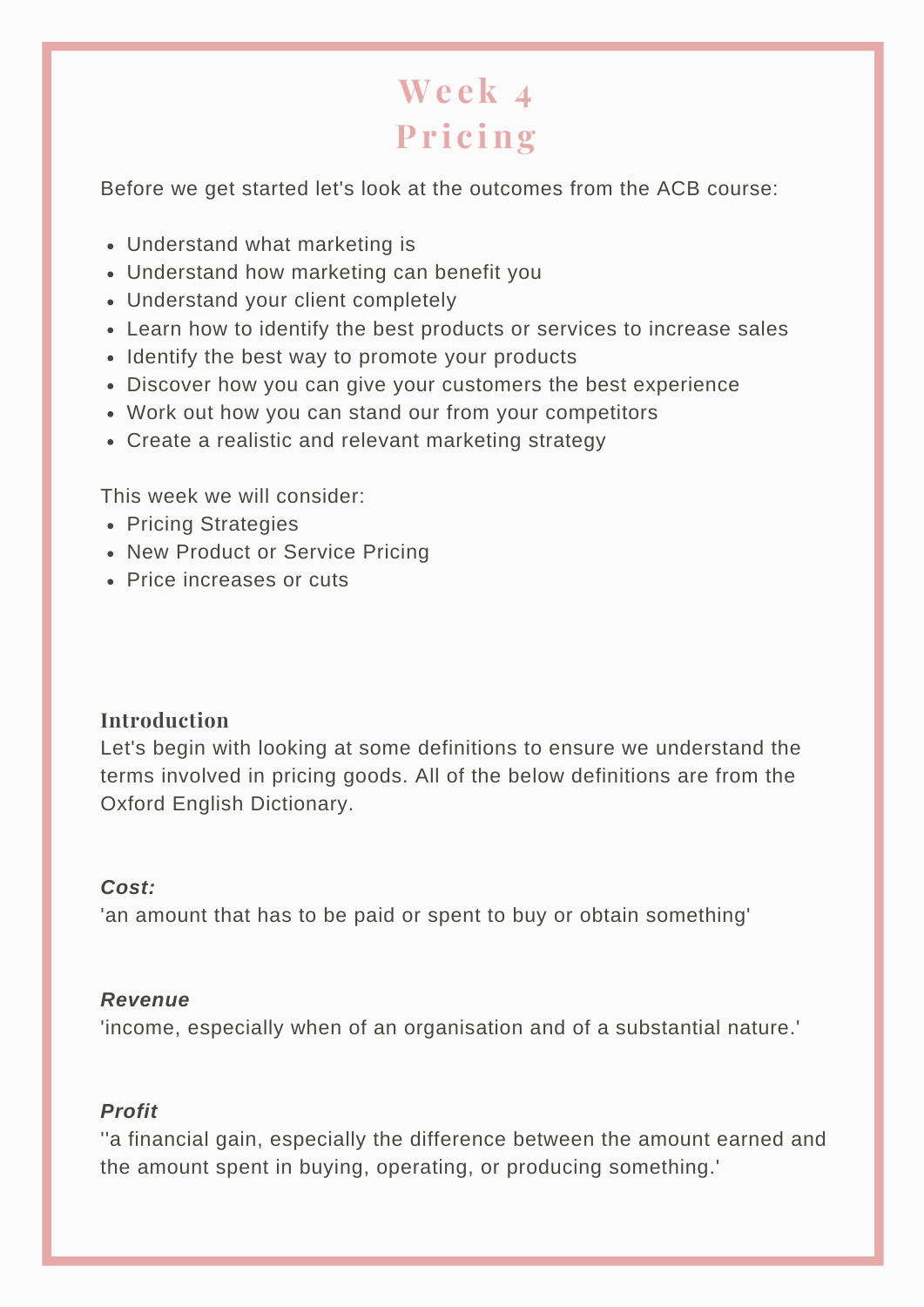**List your direct costs for you best selling product or service:**

**Labour**

**Materials**

**Fuel**

**Power**

**Packaging**

**Others**

**Total Direct Costs**

**List your indirect costs for you best selling product or service:**

**Quality Control Marketing Administration Expenses Maintenance Rent Utilities Office Supplies Others**

**Total Indirect Cost**

**Using your answers previously work out the total direct cost and indirect cost of your best selling product. Estimate where needed.**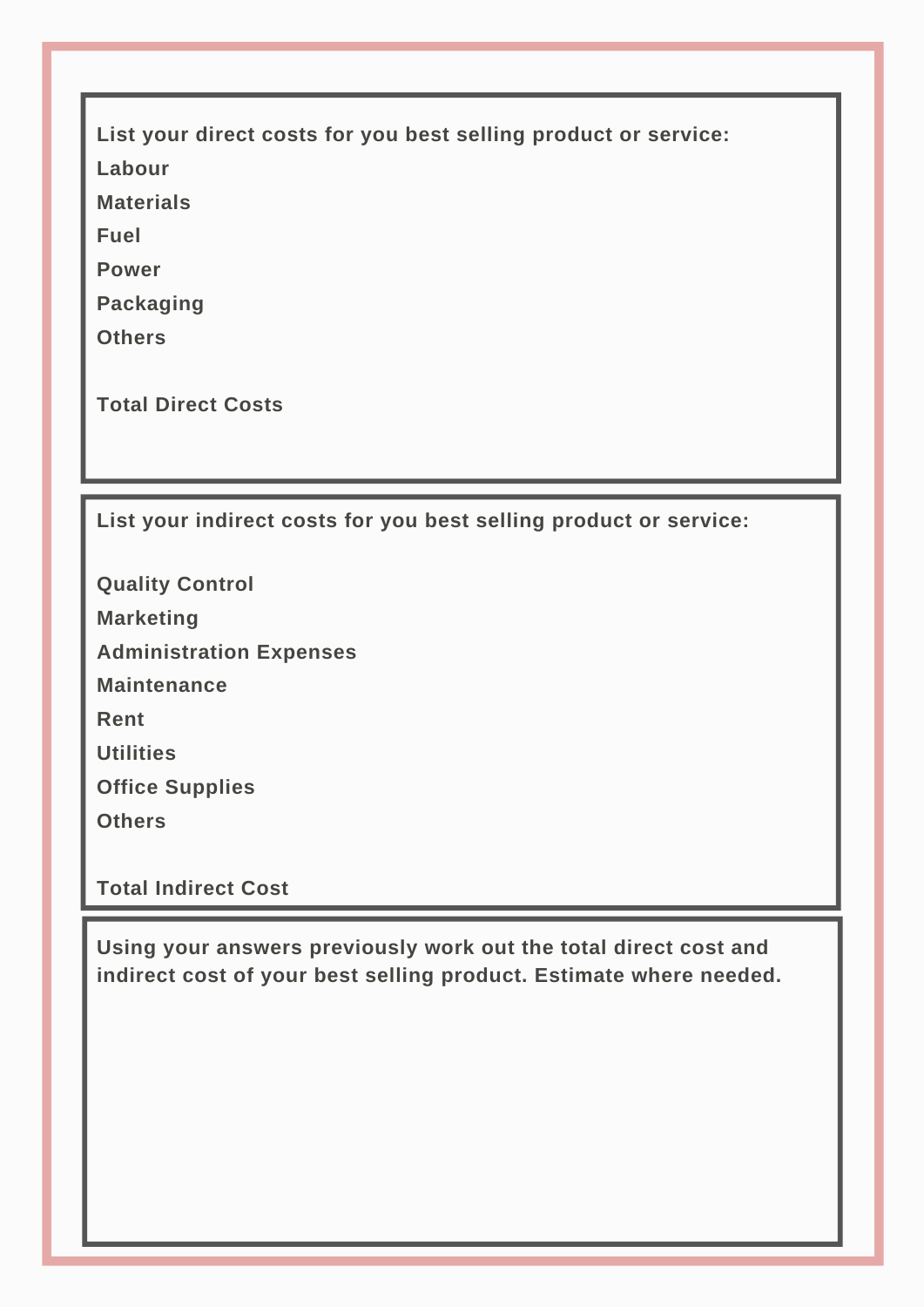Most of us are in business to make money, to earn a profit**.**

#### **Costs**

To make a profit we need to understand costs. A cost can be a combination of:

- cost of effort (time)
- cost of material
- cost of resources
- cost of utilities consumed
- cost involved in production and delivery of a service.

In other words a cost is everything involved in making your product or service.

**List every cost to make your product or service.**

Costs can be categorised as Direct costs or Indirect costs.

*Direct Costs:* The cost of producing your product or service, including labour, materials, fuel, power, packaging. It is important to make sure you include your time spent making or creating the product or service within this cost. Eventually you may employ someone else to make or create your product or service, and you will need to pay them!

*Indirect Costs:* The cost which cannot be directly linked to producing your goods or services but that still costs the business money. Indirect costs include: administration expenses, marketing expenses, maintenance, rent, utilities, office supplies. These are the things that you need for your business to function.

You can also have fixed and variable costs.

*Variable Costs:* The variable costs are the costs which changes with the change in the production. Such as raw material, wages of labor, energy used in production.

*Fixed Costs:* The fixed costs are the costs which remains fixed irrespective of the level of output. Such as rent, salaries of employees, advertising, and promotional campaigns.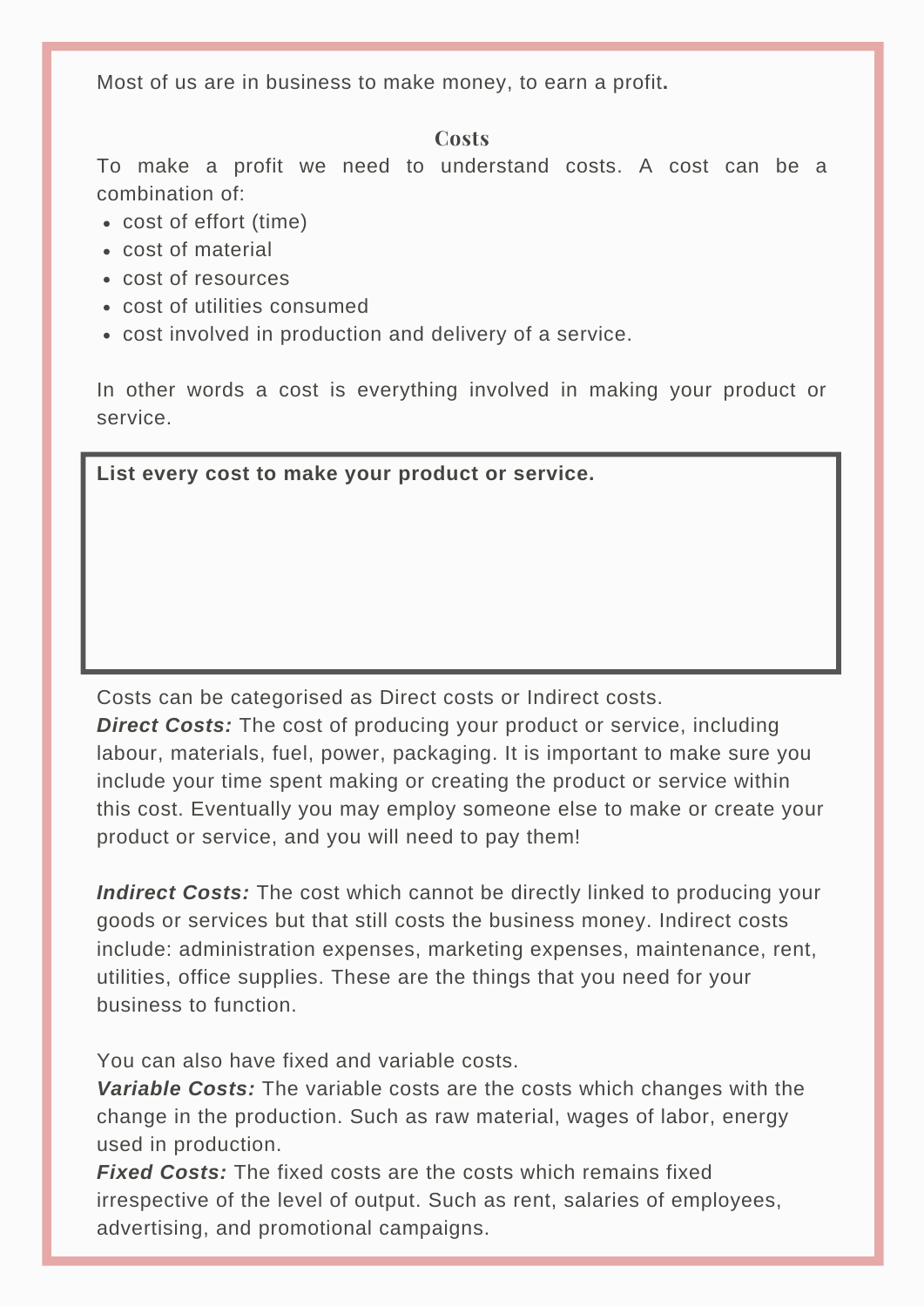# **Pricing Strategies**

Once we understand our costs we can then decide how we work out the prices for our products or services.

**How do you price your products or services?**

There are a number of pricing strategies available, and we will look at the most common strategies here:

# *1. Cost plus pricing*

This involves setting the price by adding a fixed amount or percentage or mark up to the cost of making or buying the product. The average retailer mark up is 2.4 in the UK

This is an old fashioned strategy and has mix reviews. This is used a lot in retail.

To work out cost plus pricing you need to work out your costs, and the percentage or mark up you wish to make. For example:

If a product costs you £100

You want to make 50% margin or a 1.5 mark up

You would charge £150

#### **Advantages**

- Selling prices are easy to calculate
- If the mark up is the same throughout the business, profits can be easy to estimate.

#### **2. Penetration pricing**

This is when you set a low initial price to attract new customers, aiming to encourage customers to switch to your product.

It does result in lower profits, however you may be able to sell larger volumes.

#### **Advantages**

- Useful for new product launches
- Useful when there is more competition and little product or service difference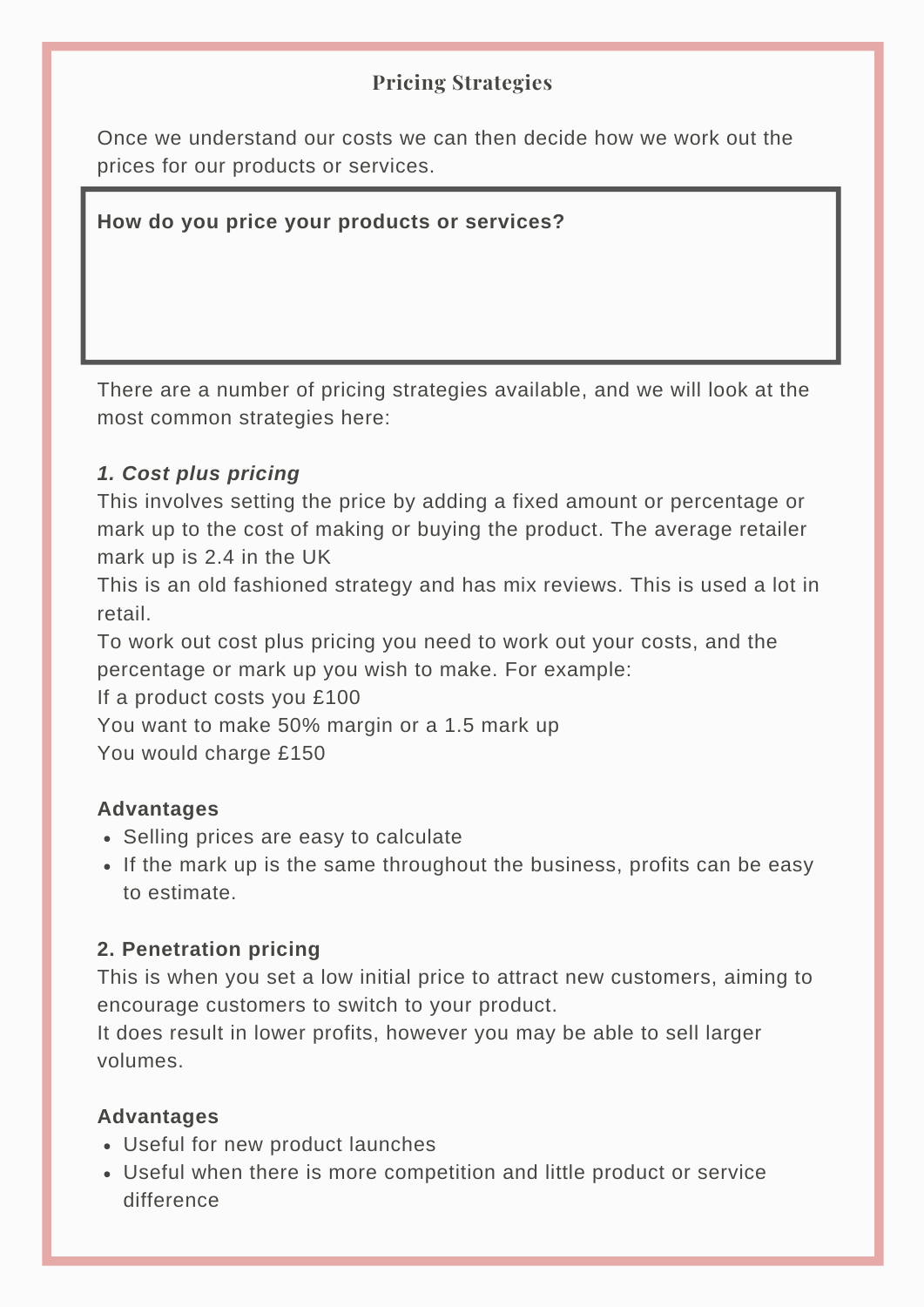### *3. Price Skimming*

This involves setting the mutual price high when the product enters the market. This is often used where there is no competition or similar products or services. Apple often use this method when launching new products.

Price skimming cannot be used for the long term as competitors are likely to introduce a similar product. It may also slow sales and growth.

#### **Advantages**

- Creates prestige around the product
- Increases profits
- Good for completely brand new products

# *4. Loss Leaders*

This is when you price a product at below cost price. This method is used to help increase sales, and to attract new customers.

However customers may bulk buy at the reduced cost, which will impact profits in the long term.

# **Advantages**

• Helps drive customer loyalty in the short term

# *5. Psychological Pricing*

This is when you create the illusion of value for the customer. One example is pricing items at '.99'. When products or services are compared, the difference of a few pennies or pounds can be a deciding factor.

# **Advantages**

- Good strategy to use in combination with other strategies
- Works well when like for like products or services are available

# *6. Bundle Pricing*

This is when you sell a group of products at a lower price than they would cost individually. However you must be aware of the potential impact on profits. An example is when a free eye liner is given away with a mascara.

# **Advantages**

- Good when you can offering ancillary products or services
- Useful to get rid of unsold stock
- As something may be categorised as free this will help attract customers
- Introduces new customers to different products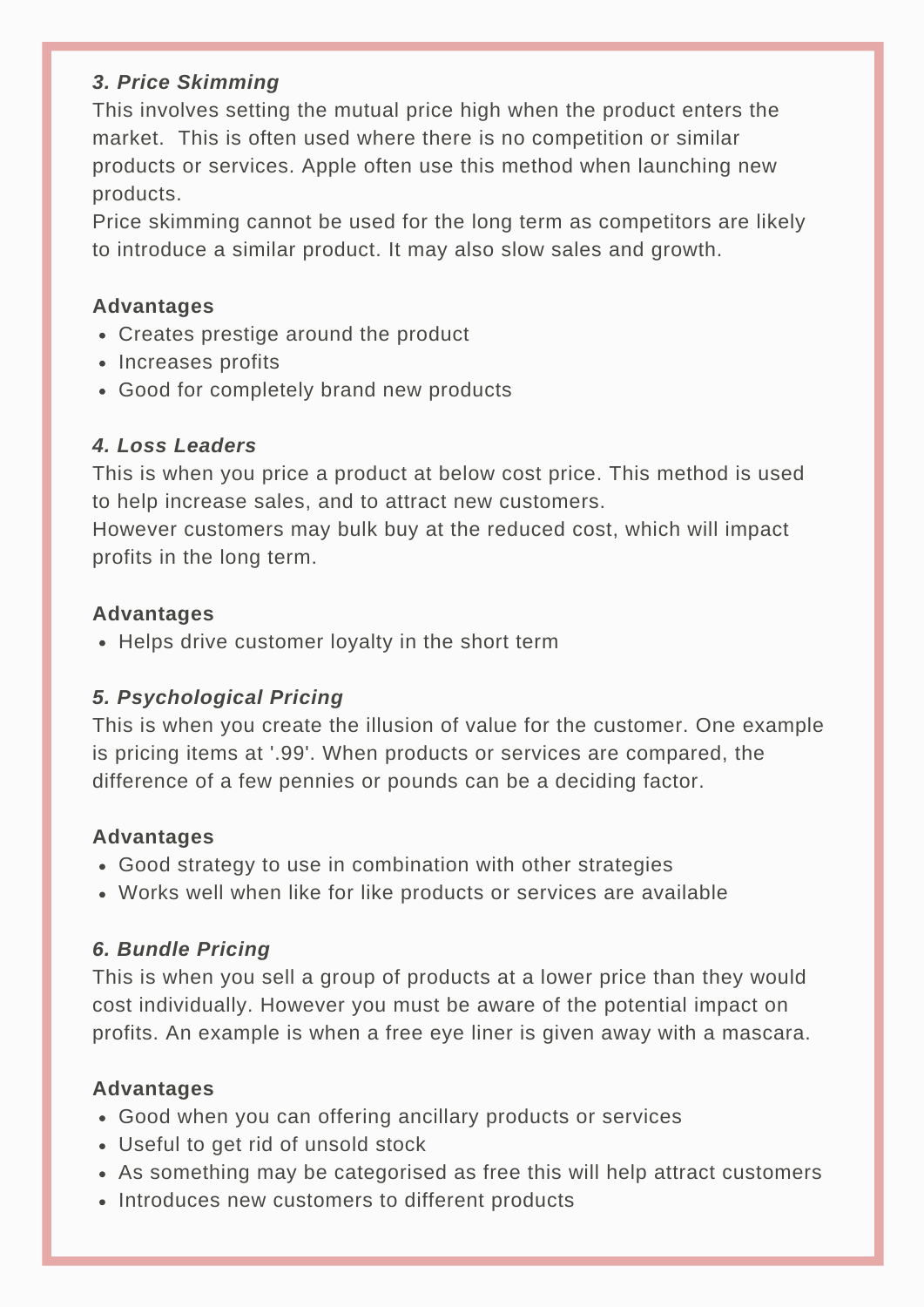### **7.** *Premium Pricing*

This is when you set your prices higher than competitors. This is a good strategy for a luxury or new product. However you need to make sure everything to do with the product signifies luxury from the customer experience to the packaging through to the marketing messages.

#### **Advantages**

- Increase profits
- Encourage the customers perception of you as a premium and exclusive brand.

#### *8.Price Anchoring*

This is when you offer three similar products or services at three different price points to customers. The idea is that the customer will choose the lower priced product or service as they perceive these are good value.

#### **Advantages**

- Good when two or more similar products or services are available
- Good for retailers online or offline

#### *9.Economy Pricing*

This is when you price your products very low, with the intention of getting volume sales. This is perfect for no frills products or services. This method may impact your profits if sale volumes are low.

#### **Advantages**

- Perfect for no frills products or services
- Ideal to attract customers who are price conscious

#### *10. Upside down pricing*

This is when you work out the price of an item based on how many estimated sales figures and the desired total revenue.

For example:

Desired revenue £500 revenue

Predicted sales 100

Price per item £5.00

This method should be used with caution, especially if costs are not met with lower sales

#### **Advantages**

- Good for niche products
- Useful for services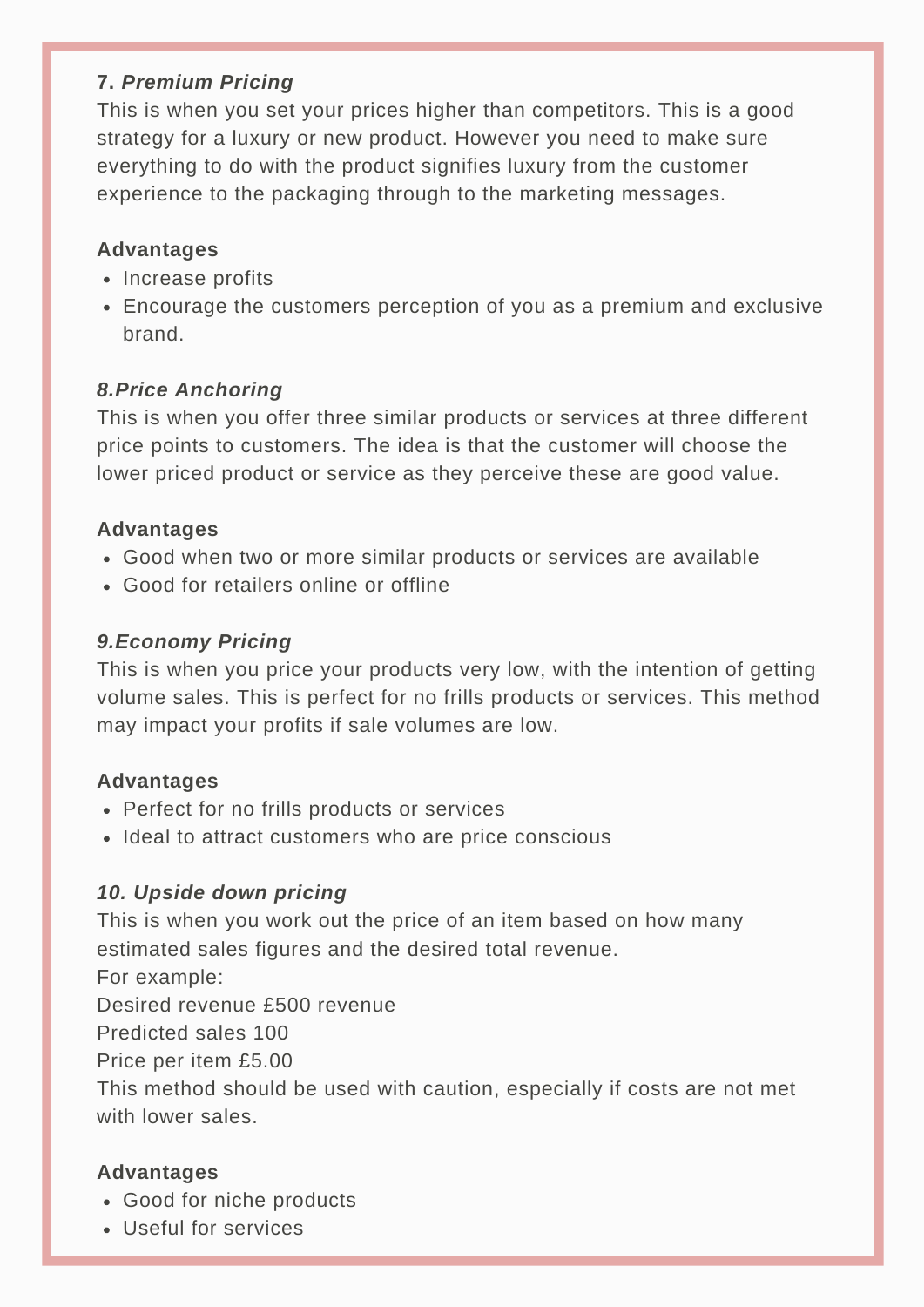**What strategies work best for your products or services?**

You can mix different pricing strategies, however be careful not too mix too many strategies as this can confuse the customer and put up a barrier to selling.

# **Pricing New Products**

When pricing new products a number of factors must be considered: *1. The target markets.*

When you launch a new product you are likely to have a selection of target markets, all of whom may value the product or service differently.

You may choose to initially target those who will need the product or service the most, and who are willing to pay the most.

For example when calculators were introduced they were aimed at Engineers and Scientists who would pay the most for the product. Over time the price decreased in stages to attract bankers, and eventually the general public.

#### *2. Promotion Methods*

Consider how you will promote the new product. If you want more sales quickly, it would be worthwhile introducing the product at a low price, with lots of promotional methods. Whereas if you are happier to have fewer sales you could introduce the product or service with higher prices through lots of promotional methods.

A higher price can normally be charged if:

1. The product or service provides a great benefit

2. Your target market has the ability to pay.

3. The consumer or user is different to the bill payer. For example, if a large business is paying for something for an employee they are more likely to pay a high price. Whereas if someone is buying something for themselves they may prefer a lower price.

4. You have a lack of competition.

5. Demand is greater than supply.

6. Pressure to buy- for example prices at motorway service stations are higher than elsewhere.

7. High costs to switch products or service.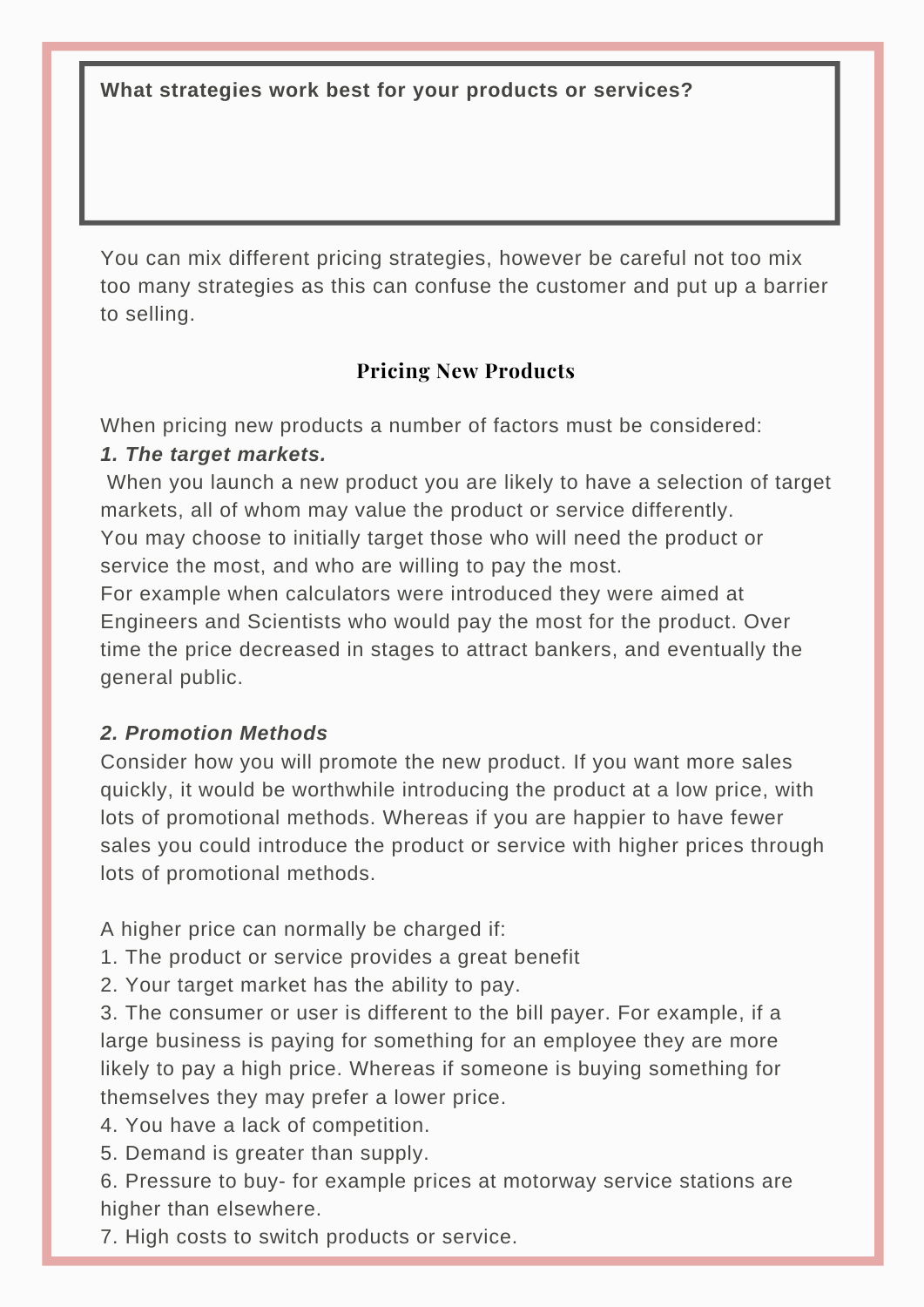**Could you set a higher price based on the above factors?**

# **Price changes**

Pricing changes in today's world, and as business owners we need to understand when we should increase or reduce prices.

Three key factors for changing prices are

- Circumstance
- Tactics
- Competitor Reaction.

Lets look at each in turn now

#### 1. *Circumstances*

You may increase your prices if:

- Market research shows customers place a higher value on your product or services
- Costs increase
- More demand than can be met
- Desire to increase margins

On the other hand you may decrease your prices if:

- Market research shows customers place a lower value on your product or services
- Costs decrease
- Less demand than you can meet
- Desire to decrease margins.

#### 2. *Tactics*

If you wish to increase your prices you could:

- Increase your product or service in price- A price jump
- Stage price increases over time.
- Stipulate in your contracts that prices may increase over time
- Separate your products- say if you charge £5 for 5 products or services, you could charge each separately at £2.
- Reduce discounts offered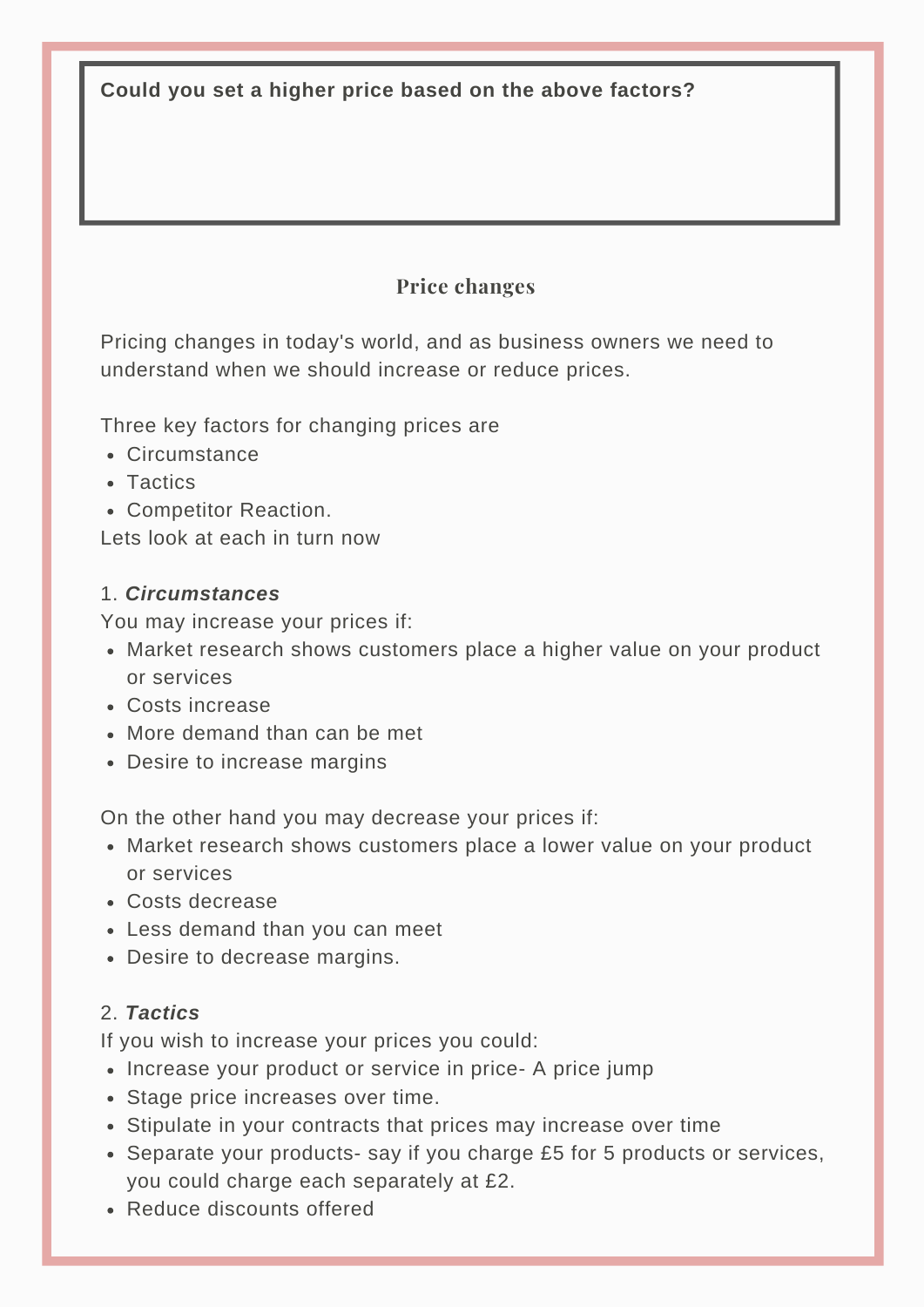If you wish to decrease your prices you could

- Decrease your product or service price- Price Fall
- Stage price reductions over time
- Stipulate in your contracts that prices may increase over time
- Introduce an alternative brand with lower price products or services
- Bundle your products
- Offer more or bigger discounts

# *3. Competitor Reaction*

If you change your prices and your competitors do not, you could loose sales because of the cheaper alternatives or because of the perception of quality. When considering a price change research what your competitors are doing, and also put yourself in their position. What action do you think they will take?

# *My competitor has changed their prices, what do I do?*

There is a pressure to reduce or increase prices if your competitor acts in this way.

#### *When Prices Increase*

If there is an increase in general demand, higher costs or if your customers do not worry about price it may be worthwhile increases your prices.

#### *When Prices Fall*

If there is excess supply, costs are falling or your customers are sensitive to price it may be worthwhile reducing your prices.

# **Note down a few circumstances which would make you increase your prices.**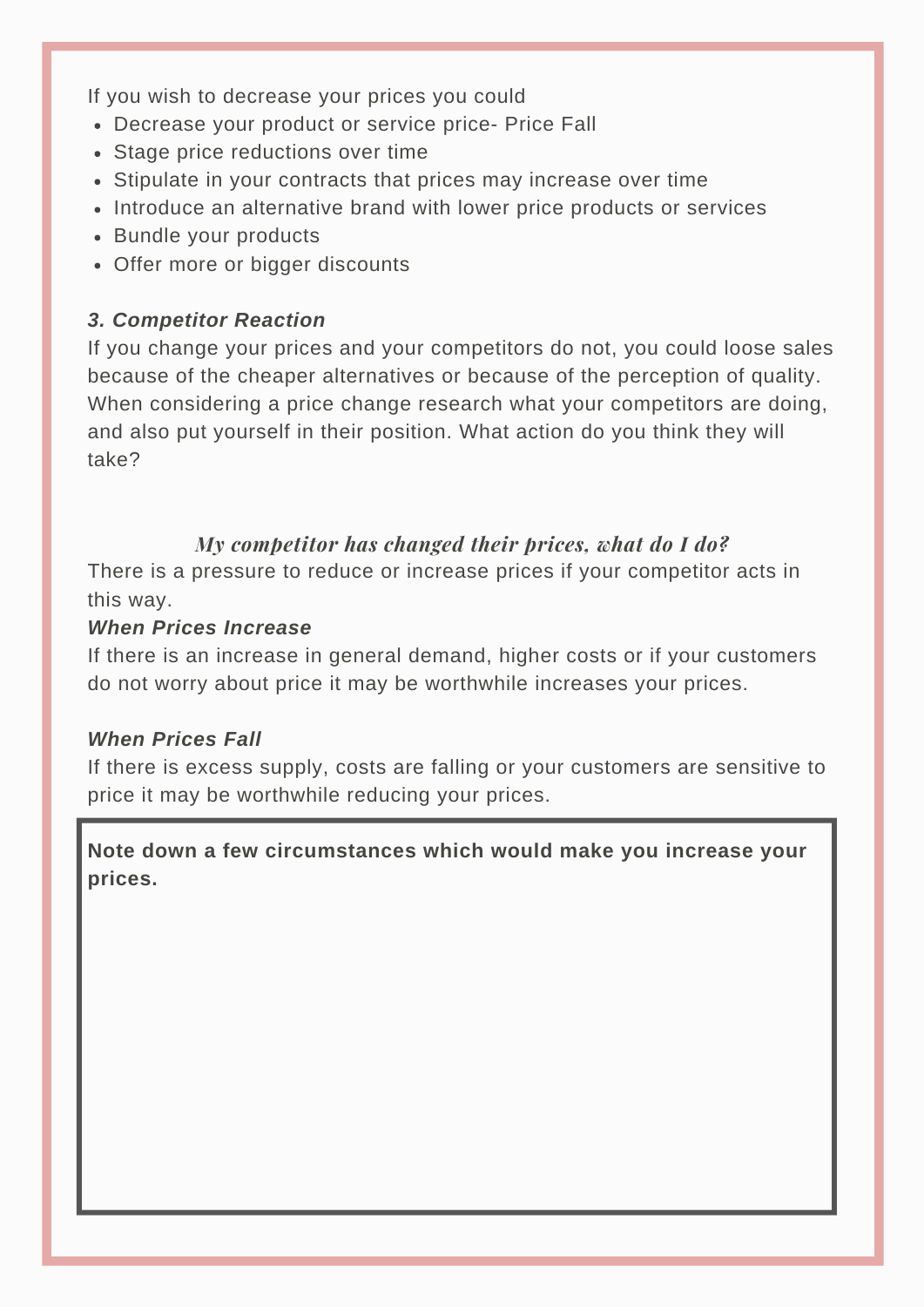# **Ethics and Prices**

There are some ethics related to pricing and I will explore these now.

The following three methods are against UK and some international rules:

#### *Price fixing*

When competitors agree to sell the same price and not compete on prices.

#### *Predatory Pricing*

When prices are reduced to remove competition.

#### *Deceptive Pricing*

When you set a price unreasonable high with the intention of selling only at the sale price or when you offer a low priced product and then tell customers only a higher priced alternative is available.

#### *Price discrimination*

When you offer one price to one customer and not another.

#### *Product dumping*

When you sell a product or service to another a country at a lower price. This may be because the product does not meet regulations in the original country.

# **Pricing Summary**

As you can see charging the right price has an impact on your profits, and it is vital that we charge the right prices for our products or services. We can identify the right prices by considering:

- Advantages of different strategies
- What our competitors are doing
- What our customer wants